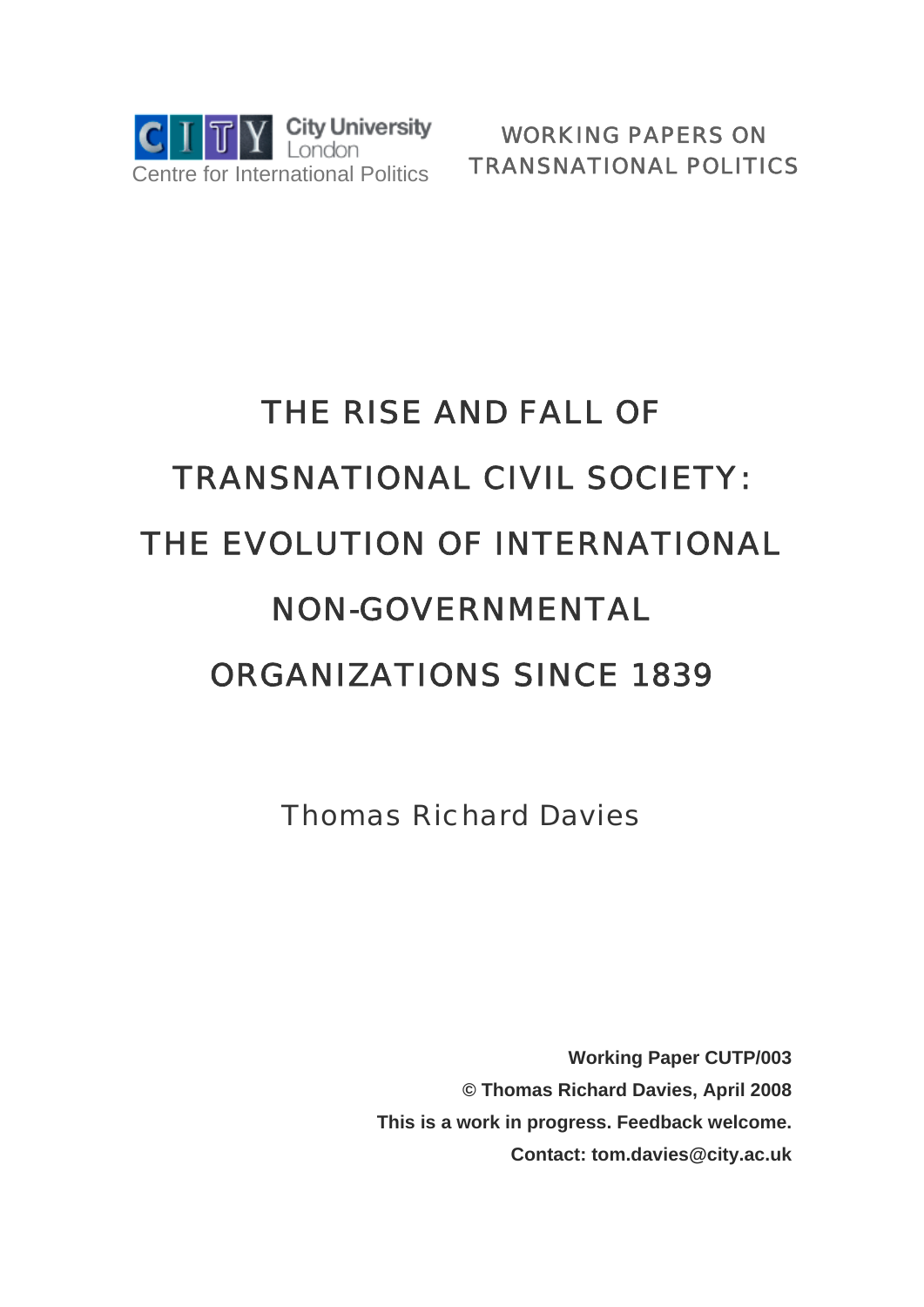#### *Introduction*

1

Three years before the outbreak of the First World War, a prominent American academic and diplomat, Paul S. Reinsch, claimed that 'the barren ideal of no war, no patriotism, no local interest, has given way to a potent centripetal force…cosmopolitanism is no longer a castle in the air, but it has become incorporated in numerous associations and unions world-wide in their cooperation.<sup>1</sup> Similarly, in the post-Cold War era it has been claimed that transnational (or global) civil society may provide 'an answer to war'.<sup>2</sup> Much of the evidence provided in this paper suggests that there are reasons to be as cautious about such claims today as a century ago.

This paper is an early step in an endeavour to explore the history of transnational civil society. Contrary to conventional wisdom, it will suggest that transnational civil society may not have developed following a course of linear progress. Instead, the paper will offer an outline history that suggests that transnational civil society rises and falls in waves.

 The paper begins with an introduction to what is meant by transnational civil society and a discussion of the possible ways of tracing its historical evolution. It then provides an assessment of the principal factors that have affected the development of transnational civil society. Thirdly, the paper offers an outline history of transnational civil society highlighting the different ways in which it has arguably 'risen' and 'fallen' over time. The paper concludes with a brief assessment of arguments surrounding the future trajectory of transnational civil society.

# *1. Defining and measuring 'transnational civil society'*

It is only recently – in the period since the end of the Cold War – that the term 'transnational civil society' and the bolder term 'global civil society' have entered popular usage in academic literature on international politics. As Helmut Anheier, Marlies Glasius and Mary Kaldor have argued, the meaning of these

<sup>1</sup> Paul S. Reinsch, *Public International Unions: Their Work and Organization: A Study In International Administrative Law* (Boston: Ginn and Company, 1911), pp. 2, 4. 2 Mary Kaldor, *Global Civil Society: An Answer to War* (Cambridge: Polity Press, 2003).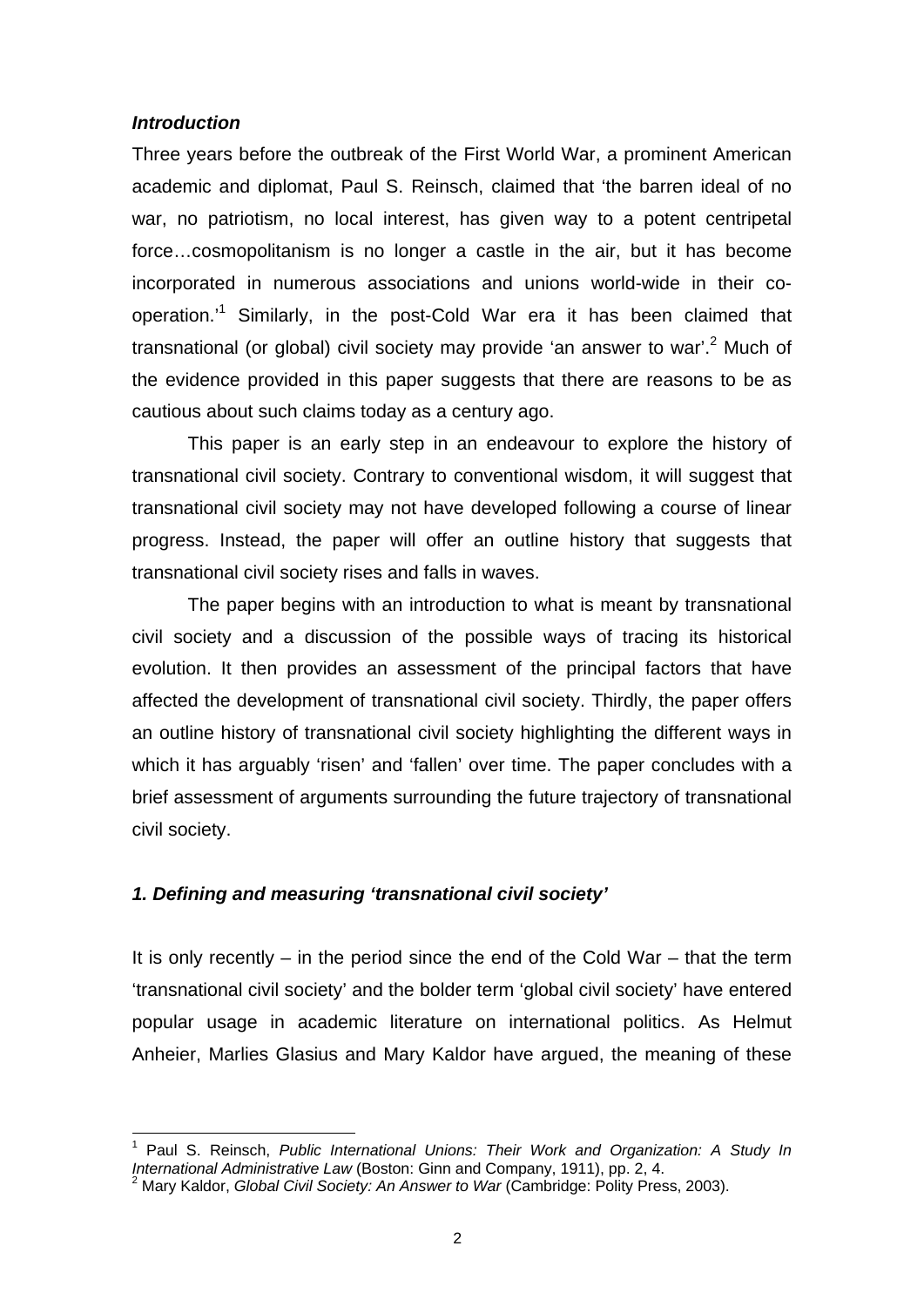terms is 'subject to widely differing interpretations.<sup>3</sup> Nevertheless, most definitions refer to 'uncoerced collective action around shared interests, purposes and values<sup>,4</sup> that is non-governmental and not for profit.<sup>5</sup> Whereas '*global* civil society' involves activities that 'straddle the whole earth, and…have complex effects that are felt in its four corners,<sup>6</sup> the less ambitious concept of '*transnational* civil society' (which is the focus of this paper) refers to nongovernmental non-profit collective action that *transcends national boundaries* but does not necessarily have global reach. The key actors in transnational civil society are international non-governmental organizations (INGOs), i.e. international organizations that are neither profit-making nor instruments of government, $^7$  as well as internationally-orientated national non-governmental organizations. A distinction is often made between international nongovernmental organizations that exist simply to provide services to their members and issue-oriented international non-governmental organizations, which are the principal focus in studies of transnational civil society and therefore this paper too.

In order to gain an understanding of how transnational civil society has evolved, it is necessary to think about how the phenomenon can be measured. The task of measuring transnational civil society is as problematic as the issue of definition, since the variety of factors that potentially need to be taken into account is considerable. Much of the existing literature on transnational civil society has focused on one major unit of assessment: the number of (issueoriented) international non-governmental organizations that exist.<sup>8</sup> This unit of

\_\_\_\_\_\_\_\_\_\_\_\_\_\_\_\_\_\_\_\_\_\_\_\_\_\_\_\_\_\_\_\_\_\_\_<br><sup>3</sup> Helmut Anheier, Marlies Glasius and Mary Kaldor, 'Introducing Global Civil Society,' in Helmut Anheier, Marlies Glasius and Mary Kaldor (eds.), *Global Civil Society 2001* (Oxford: Oxford University Press, 2001), p. 3.

<sup>&</sup>lt;sup>4</sup> London School of Economics and Political Science Centre for Civil Society, 'What is Civil Society?,' http://www.lse.ac.uk/collections/CCS/what\_is\_civil\_society.htm (last accessed on 15 December 2006).

<sup>5</sup> Jan Aart Scholte, *Global Civil Society: Changing the World?* (Coventry: Centre for the Study of Globalization and Regionalization (CSGR), University of Warwick, 1999), pp. 2-3. 6

John Keane, *Global Civil Society?* (Cambridge: Cambridge University Press, 2003), p. 8. 7

Lester M. Salamon and Helmut K. Anheier, *Defining the Nonprofit Sector: A Cross-National Analysis* (Manchester: Manchester University Press, 1997). The original definition of an international non-governmental organization adopted by the Economic and Social Council of the United Nations was much broader: 'any international organization which is not established by intergovernmental agreement.'

<sup>8</sup> See, for example, Kathryn Sikkink and Jackie Smith, 'Infrastructures for Change: Transnational Organizations, 1953-93,' in Sanjeev Khagram, James Riker and Kathryn Sikkink (eds.), *Restructuring World Politics: Transnational Social Movements, Networks and Norms* (Minneapolis: University of Minnesota Press, 2002), 24-44.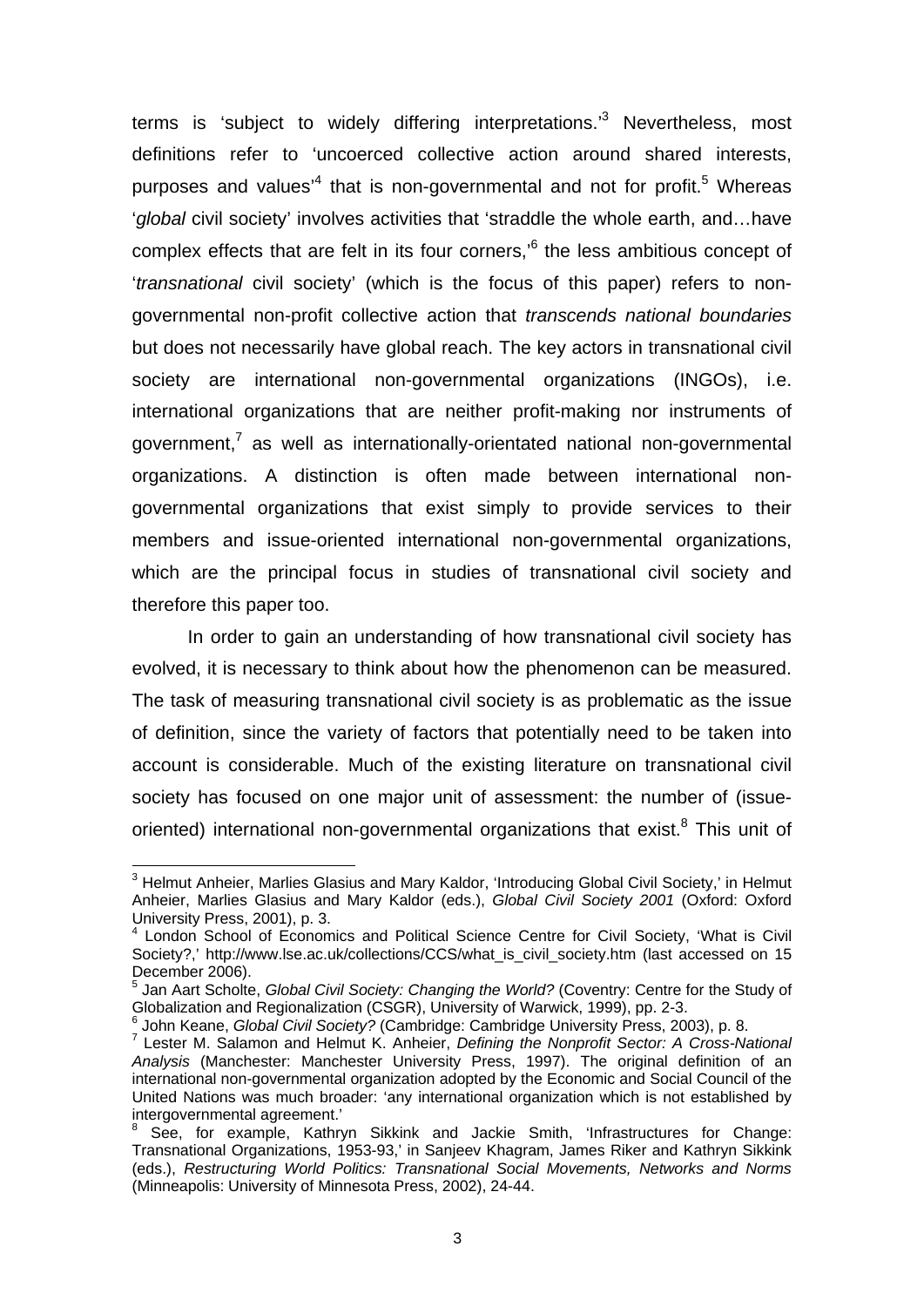assessment appears to support the proposition that transnational civil society has been following a path of linear progress. According to one source, whereas up to 1854 only six INGOs had been founded, by the turn of the century this figure had reached 163, and by 1945 over a thousand INGOs had been established.<sup>9</sup> By 2007 it was claimed that there were over 60,000 INGOs in the world.<sup>10</sup>

 Beyond pointing out the increasing number of international nongovernmental organizations that have been founded, those who claim that transnational civil society has been following a path of linear progress also highlight its apparent contribution towards significant recent international developments. For instance, transnational civil society is said to have played an important role in bringing the Cold War to an end, has contributed towards the redefinition of development and security to include humanitarian concerns, and has helped facilitate international agreements such as the 1987 Montreal Protocol and the 1997 Ottawa Landmines Convention.

 Although INGO numbers and the apparent impact of transnational civil society are the two principal means of gauging transnational civil society cited in the existing literature, both measures may be misleading. For instance, an expansion in the number of international non-governmental organizations may represent fragmentation of transnational civil society into smaller INGOs rather than growth. As for the apparent impact of transnational civil society on recent developments, the relative contribution to these developments of transnational civil society compared with other factors is very difficult to ascertain. Furthermore, transnational civil society's influence on major developments in world politics is far from new: for instance transnational non-governmental activism contributed to the abolition of the slave trade in the nineteenth century and to the foundation of the League of Nations and the United Nations Organization in the first half of the twentieth century.

 An examination of alternative methods of evaluating the evolution of transnational civil society reveals that the development of this phenomenon may be more complex than has traditionally been portrayed. One alternative method

<sup>9</sup> G. P. Speeckaert, *Les 1978 Organisations Internationales Fondées depuis le Congrès de Vienne* (Brussels: Union of International Associations, 1957), viii. 10 Source: Union of International Associations.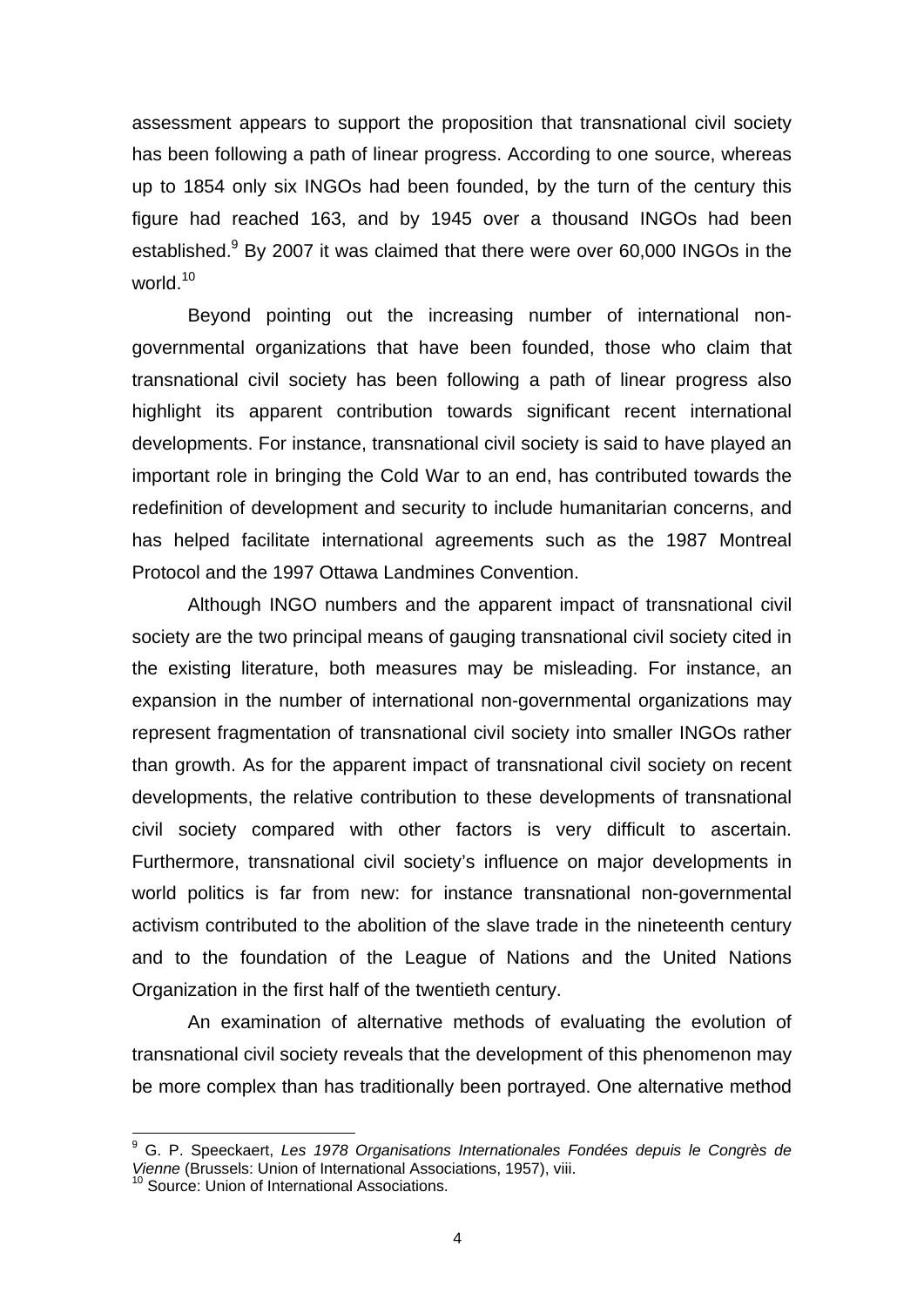of evaluating the development of transnational civil society is to assess the number of INGO foundations and dissolutions per annum. As John Boli and George Thomas have noted, although the total number of INGOs has increased overall since the nineteenth century, the number of INGOs founded each year dropped considerably at the time of the First World War, and after recovering in the 1920s dropped again at the time of the Great Depression and Second World War. In the case of the number of INGO dissolutions per annum, there were sharp increases during the two World Wars and the Great Depression.<sup>11</sup>

 Further methods of evaluating the development of transnational civil society reveal a still more complex evolutionary path. A much-neglected but important consideration is the extent of popular participation in transnational civil society. There are many different ways that popular participation in transnational civil society may be assessed. One option is to examine the proportion of the world's population represented in global campaigns, for instance through membership of an organization in a campaigning coalition or through signing a transnational petition. In the case of both of these measures, participation in the main transnational civil society campaigns in the present era is arguably less substantial than in campaigns that took place more than seventy years ago.<sup>12</sup> The argument that transnational civil society has been following a path of linear progress must therefore be called into question.

## *2. Explaining the evolution of transnational civil society*

1

The third section of this paper will provide a narrative of how transnational civil society has arguably risen and fallen in waves since the mid-nineteenth century. This section of the paper will briefly introduce some of the main factors that help to explain why transnational civil society may have evolved in this way. These factors can be split into five categories: technological; economic; social; external political; and internal political. As will become apparent from the next section of

<sup>11</sup> John Boli and George Thomas, *Constructing World Culture: International Nongovernmental Organizations Since 1875* (Stanford, CA: Stanford University Press, 1999), 23-4. 12 For a comparison of the scale of participation in contemporary campaigns with those that took

place between the two World Wars, see section 3 of this paper and Thomas Richard Davies, *The Possibilities of Transnational Activism: The Campaign for Disarmament between the Two World Wars* (Leiden and Boston: Martinus Nijhoff, 2007), 159-60.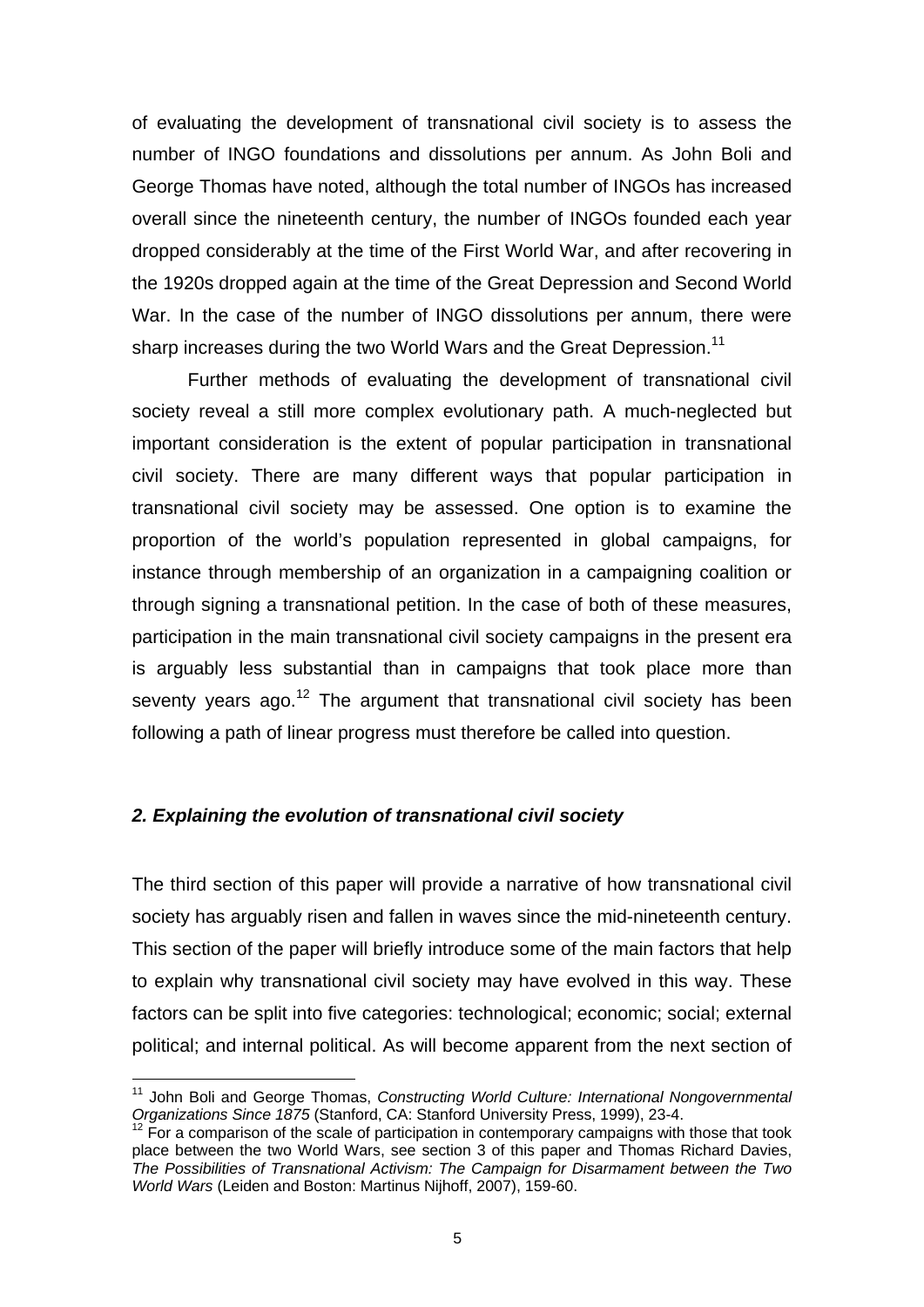this paper, many of the factors that have in some ways contributed towards the expansion of transnational civil society have in other ways contributed also towards its decline.

 Technological developments are amongst the most commonly cited reasons for the alleged expansion of transnational civil society in the post-Cold War era: cheap air travel and telecommunications, mobile telephones, and the internet are all said to be making the post-Cold War world a smaller place. Similarly the emergence of transnational civil society in the mid-nineteenth century was facilitated by innovations such as the steamship and electrical telegraphy.

 The global economy is another factor influencing the development of transnational civil society: periods of economic globalization such as the late nineteenth century and the present era appear to correlate with periods of an expanding transnational civil society. Conversely, periods of global economic decline, such as the Great Depression, coincide with a downturn in transnational civil society activities. As for social factors, demographic changes such as urbanization, and psychological changes such as the development of 'global consciousness,' are said to facilitate the growth of transnational civil society.

 The political influences on the evolution of transnational civil society may be divided into external and internal factors. External political factors such as democratization, interstate peace, the emergence of transnational political issues, the growth of intergovernmental organizations, and the development of international law and norms have arguably facilitated the expansion of transnational civil society. Other external political factors such as nationalism, on the other hand, have arguably had the reverse effect.

 Amongst the most interesting of the factors influencing the development of transnational civil society are the characteristics of transnational civil society itself. The degree of unity and co-ordination of civic associations, the nature of their objectives, and the consequences of their actions can all contribute in different ways both towards the expansion of and towards the decline of transnational civil society. The contribution of these 'internal political' factors to the development of transnational civil society will be central to the examination of the phenomenon's evolution in the next section of this paper.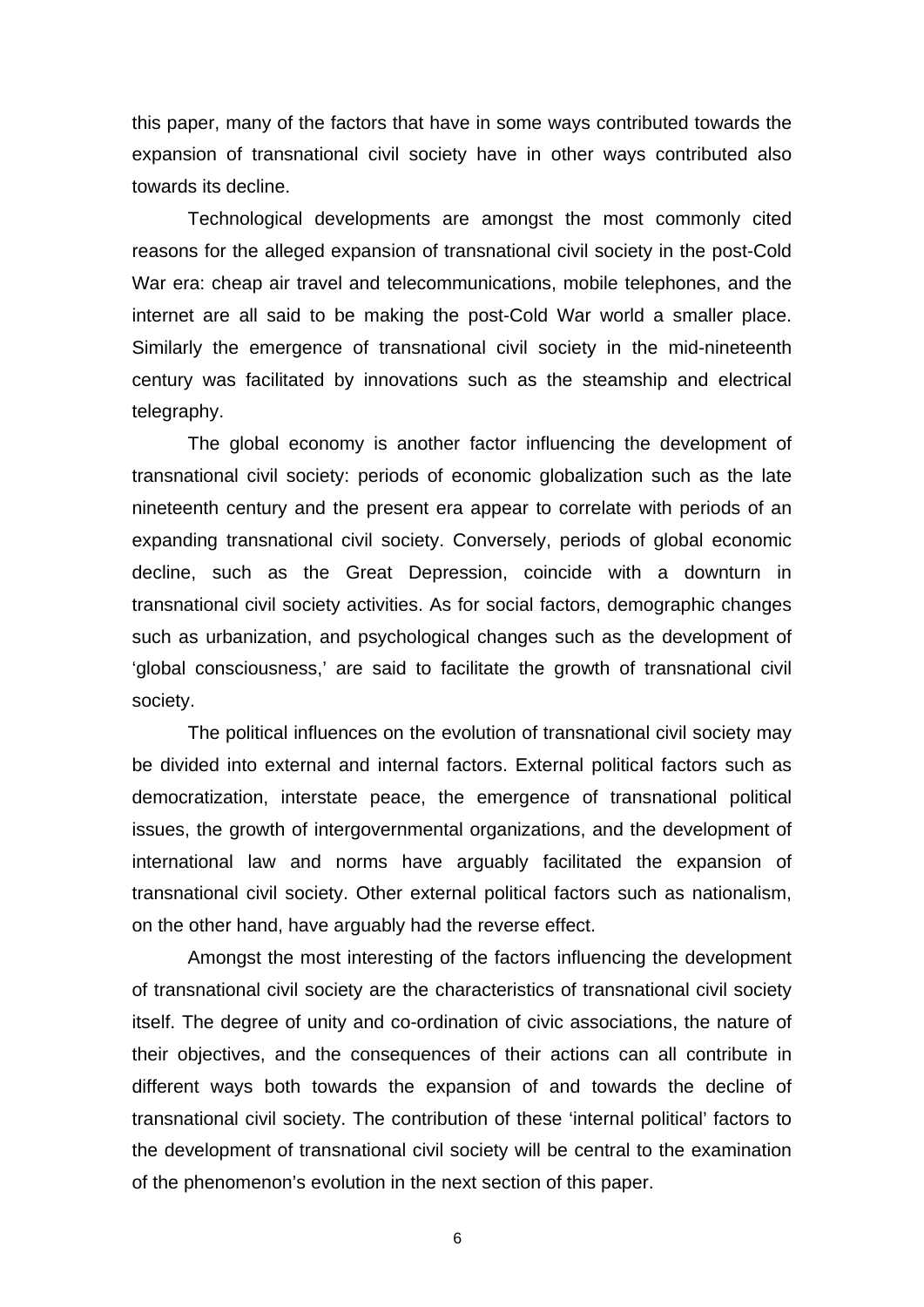#### *3. The evolution of transnational civil society*

Although transnational civil society arguably has a very long history,<sup>13</sup> this suggested outline of its development will begin in the nineteenth century, when the first international non-governmental organizations of the modern era were founded. The first such organization is said to be Anti-Slavery International, established in 1839, and one of the most significant early transnational civic campaigns is the transnational network that, according to Margaret Keck and Kathryn Sikkink, 'succeeded first in helping create abolition as a pressing political issue in the United States, and then, when the issue ultimately contributed to war, became a critical factor in preventing British recognition of the South.'14

 By the turn of the century, transnational civil society had expanded beyond the anti-slavery movement to include temperance (the International Order of Good Templars was founded in 1852), labour rights (the International Workingmen's Association was established in 1864), peace (the International Peace Bureau was created in 1891), and women's suffrage (the International Alliance of Women was formed in 1902). A peak of activity was arguably reached at the time of the Hague conferences of 1899 and 1907, at which the technique of lobbying intergovernmental conferences was pioneered.

 As the previous section of this paper outlined, a variety of technological, economic and social developments in the nineteenth century facilitated the emergence of transnational civil society in this period. Together, these factors contributed towards what Akira Iriye has described as a nascent 'global consciousness.'15As Paul Reinsch argued in 1911:

The most important fact of which we have become conscious in our generation is that the unity of the world is real. The most remote regions are being made accessible. The great economic and financial system by

 $13$  Transnational religious organizations such as the Quakers, for instance, pre-date the analysis in this paper.

<sup>&</sup>lt;sup>14</sup> Margaret Keck and Kathryn Sikkink, *Activists Beyond Borders: Advocacy Networks in*<br>International Politics (Ithaca, NY: Cornell University Press, 1998), 45, 51,

<sup>&</sup>lt;sup>15</sup> Akira Iriye, *Global Community: The Role of International Organizations in the Making of the Contemporary World* (Berkeley, CA: University of California Press, 2002), 9.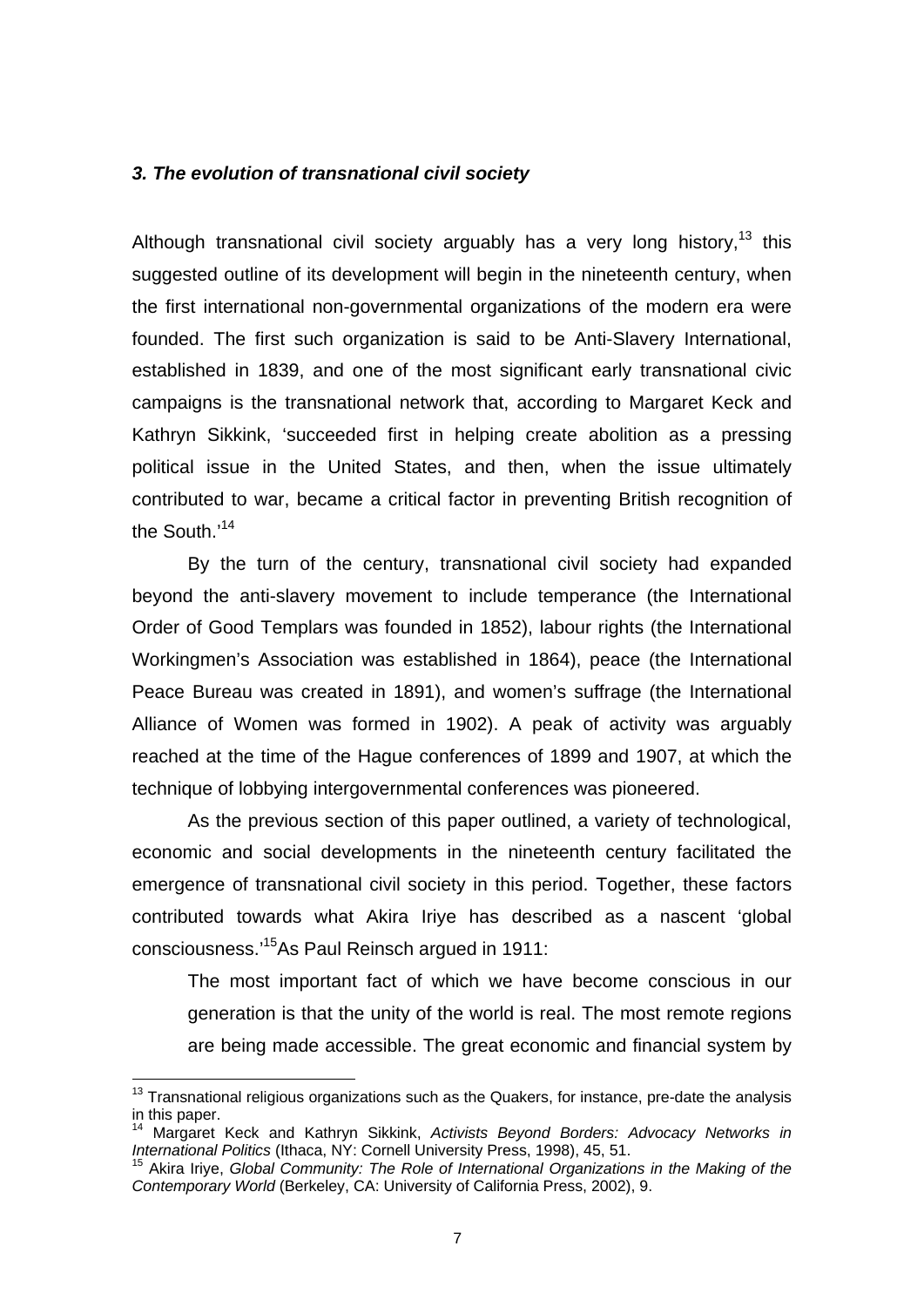which the resources of the Earth are being developed is centralized. The psychological unity of the world is being prepared by the service of news and printed discussions, by which in the space of one day or week the same events are reported to all the readers from Buenos Aires to Tokyo, from Cape Town to San Francisco. The same political dramas evoke our interest, the same catastrophes compel our sympathy, the same scientific achievements make us rejoice, the same great public figures people our imagination. That such a unity of thought and feeling is drawing after it a unity of action is plainly apparent. Our destiny is a common one.<sup>16</sup>

At the same time, the emergence of intergovernmental organizations and the increasing number of intergovernmental conferences provided greater political opportunities for transnational civic action. National-level developments also facilitated transnational associational activity: for example the consolidation of the nation-state in Europe provided the infrastructure for the development of national branches of transnational civic organizations.

 However, to portray the development of transnational civil society in the nineteenth century as following a path of continuous progress would be misleading. For instance, there were peaks of such activity at the time of the anti-slavery campaign and at the Hague conferences. More significantly, by the end of this period, transnational civic activity was greatly disrupted by the onset of the First World War. INGO foundations and the volume of transnational nongovernmental meetings diminished considerably after 1913, while INGO dissolutions rose sharply. Some of the factors that had previously worked to facilitate transnational civil society acted on this occasion in the opposite direction. The rise of the nation-state, for instance, had not only provided the context within which domestic civil society could flourish: it also provided a locus for the nationalistic forces that contributed towards the First World War. More interestingly, transnational civil society itself arguably contributed towards its own demise at this time. For instance, Michael Howard in his classic work on *War and the Liberal Conscience* states:

<u>.</u>

<sup>16</sup> Reinsch, *Public International Unions*, 3.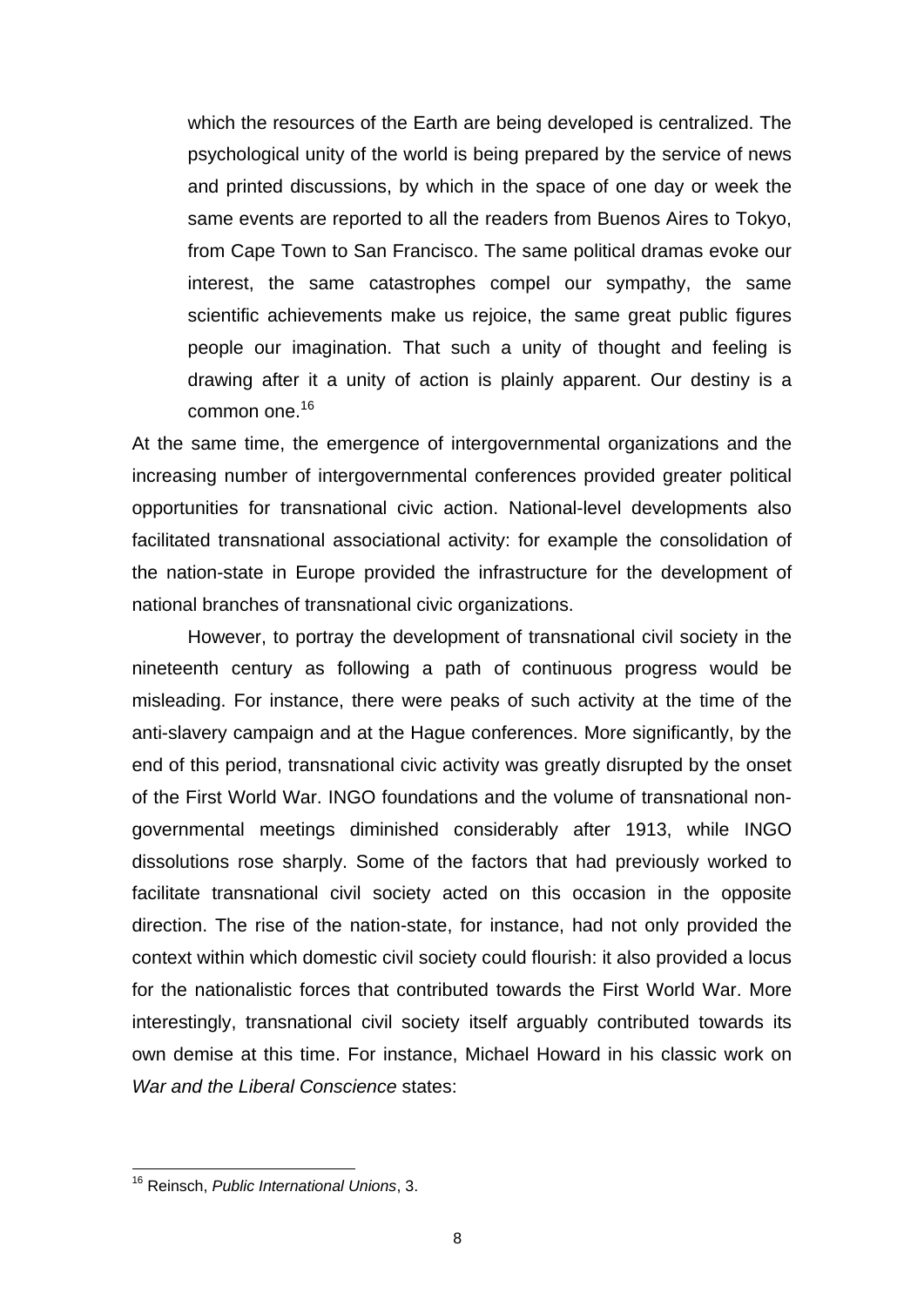hypnotised by the apparent transformation of warmongering capitalists into a strong force for peace, liberals and socialists in 1914 underestimated the true dangers: those arising from forces inherent in the states-system of the balance of power which they had for so long denounced, and those new forces of militant nationalism which they themselves had done so much to encourage. It was these which combined to destroy the transnational community they had laboured to create…<sup>17</sup>

Following the First World War, transnational civil society recovered and expanded at an unprecedented pace. The number of international nongovernmental organizations founded in the 1920s was twice the number founded in the entire nineteenth century. The breadth of transnational civil society expanded, too: for example, a new international organization explicitly devoted to human rights was founded in 1922: the International League for the Rights of Man; and new humanitarian assistance organizations were created, such as the Save the Children International Union, established in 1920. Many INGOs acquired considerable mass memberships in this period: for instance, two of the principal new INGOs founded after World War I, the Interallied Federation of Ex-Servicemen and the International Federation of Trade Unions, had memberships of eight million and twenty million respectively. At the beginning of this period there is also considerable evidence for the impact of transnational civil society campaigns on major political developments such as women's suffrage and the establishment of the League of Nations.

The scale of transnational mobilization that became achievable after the First World War is particularly well illustrated by the campaign for disarmament that took place in the 1920s and early 1930s. This campaign mobilized a uniquely broad spectrum of civil society groups (from Rotary International to the Communist International!), including the world's principal labour, humanitarian, religious, students,' women's and peace organizations of the period. The campaign peaked during the World Disarmament Conference convened by the League of Nations in 1932-3, at which INGOs with a combined membership

<sup>17</sup> Michael Howard, *War and the Liberal Conscience* (Oxford: Oxford University Press, 1978), 72.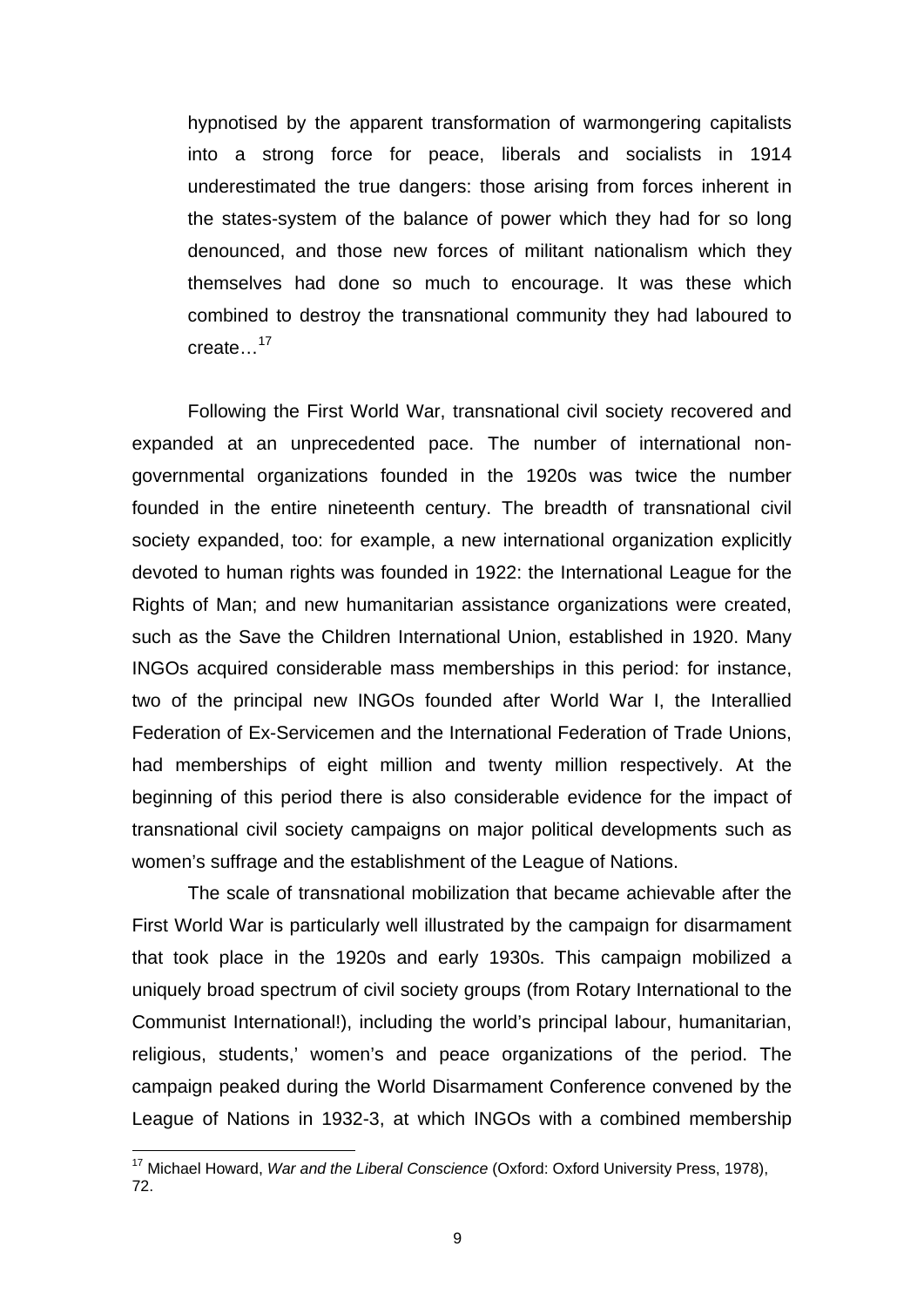estimated to have been between two hundred million and a billion people lobbied delegates for a general disarmament convention. The scale of the activities that these organizations undertook is illustrated by the disarmament petition circulated by women's international organizations from 1930 to 1932, which remains the world's largest international petition in terms of the proportion of the world's population that signed it.<sup>18</sup>

Transnational activism on this scale was facilitated by many of the types of factors cited in the previous section of this paper. The factors include postwar economic recovery, technological developments such as the first commercial transatlantic telephone calls, and the establishment of the League of Nations, which assisted INGOs by publishing data on their activities, sending representatives to observe INGO gatherings, giving INGOs the opportunity to participate in League of Nations meetings and conferences, and printing INGO petitions in its official publications.<sup>19</sup> The role of the First World War was especially notable: although it had contributed towards the collapse of many of the most significant elements of pre-war transnational civil society, its brutal consequences provided a need for the creation of new humanitarian and exservicemen's organizations, while the wish for prevention of recurrence of such a conflict revitalized the peace movement.

From 1933 onwards, however, transnational civil society again began to decline. The Great Depression was responsible for a dramatic reduction in INGO revenues, and many organizations had to cut back on their conferences, publications and other activities. Although the rise of far right regimes in some countries provided a strong reason for anti-fascist campaigners elsewhere to increase their activities, in countries such as Germany, Japan, Austria, Italy, Spain and Portugal many social change INGOs were forced to close their branches. INGO membership consequently declined, and by the second half of the 1930s the rate of INGO foundations was about half that of the late 1920s, a rate that halved again with the onset of the Second World War. With the spectacular failure of large-scale transnational activism at the World

<sup>&</sup>lt;sup>18</sup> For further information on this campaign, see Davies, *Possibilities of Transnational Activism*.<br><sup>19</sup> Steve Charnovitz, 'Two Centuries of Participation: NGOs and International Governance,'

*Michigan Journal of International Law*, 18:2 (1997), 220-37.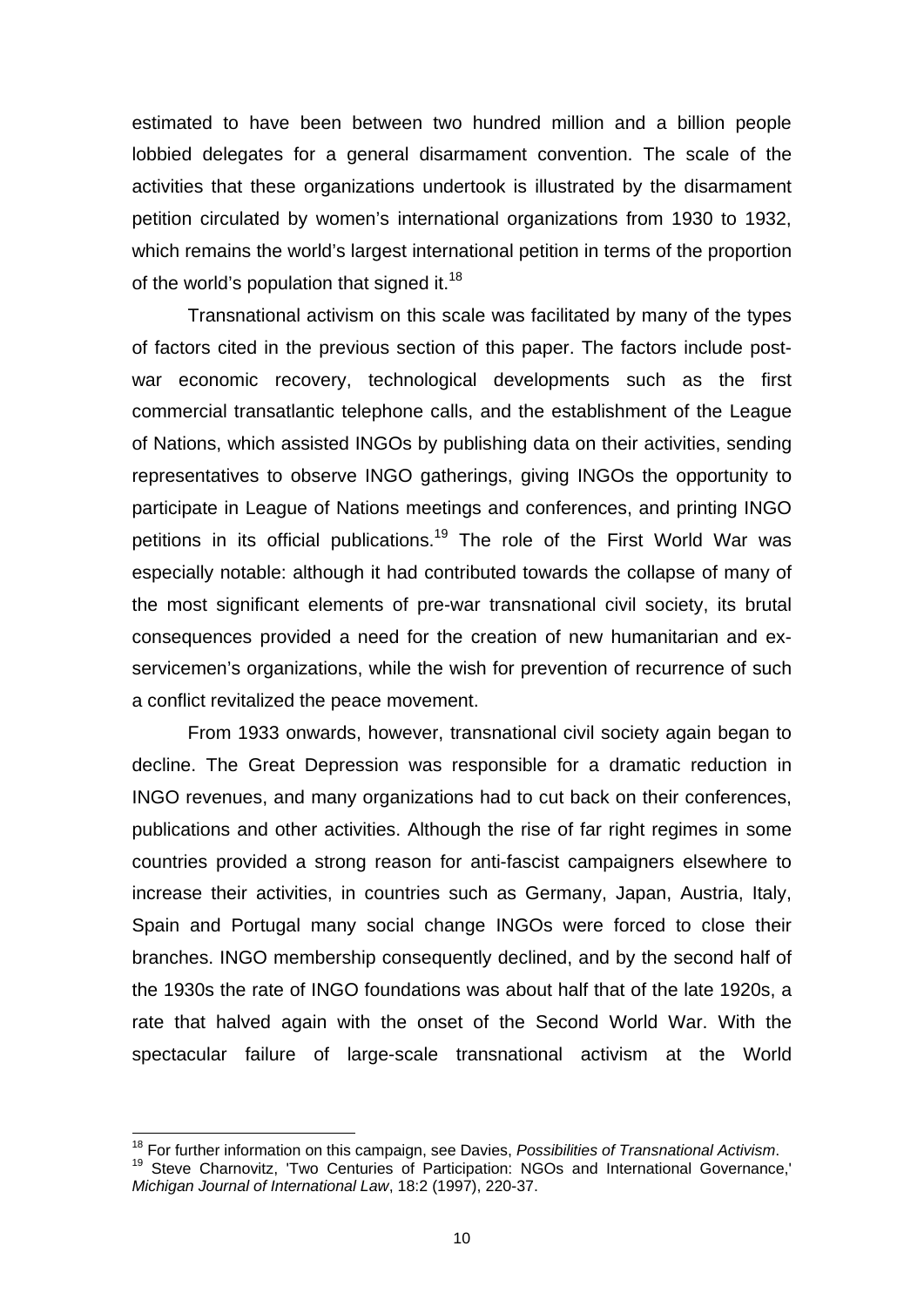Disarmament Conference (which collapsed in 1933), INGO influence in world political affairs was also diminished.

Central to explaining this decline are three significant developments: the Great Depression, the rise of fascist governments, and the onset of the Second World War. Factors that had previously contributed towards the rise of transnational civil society were important in precipitating these developments. For instance, the League of Nations, in its attempt to implement collective security in respect of Italy's invasion of Abyssinia, disrupted efforts effectively to balance the growing power of Nazi Germany: a key moment in what Michael Howard has called the 'melancholy story of the efforts of good men to abolish war but only succeeding to make it more terrible.<sup>20</sup>

As with the decline of transnational civil society at the onset of the First World War, the role of transnational civil society itself in contributing towards its own demise in the 1930s is highly significant. The transnational disarmament campaign described above, for instance, may not have succeeded in its objective of a convention for general and comprehensive disarmament, but - as Winston Churchill argued - disarmament activism in the liberal countries made them 'an easy prey' in the run-up to the Second World War. $^{21}$ 

There is considerable evidence to support the argument that transnational civil society has recovered impressively since the end of World War Two. According to Kathryn Sikkink and Jackie Smith, the number of INGOs promoting social change goals sextupled between 1953 and 1993.<sup>22</sup> At the same time, the geographical spread of transnational civil society has expanded, with a doubling in the proportion of INGO headquarters located outside Europe. The breadth of INGO activities has also increased, with the emergence of the transnational environmentalist movement from the late 1960s and the rapid growth of the development aid sector from the 1980s onwards. As for the impact of transnational civil society, the Cold War era witnessed the success of the European federalist movement, and transnational social movements played

<u>.</u>

<sup>20</sup> Howard, *War and the Liberal Conscience*, 130.

<sup>21</sup> For the argument that disarmament activism contributed to slowness in anti-fascist rearmament, see Martin Gilbert, *Winston S. Churchill*, vol. 5 (London: Heinemann, 1976), 696.<br><sup>22</sup> Sikkink and Smith, 'Infrastructures for Change,' 30.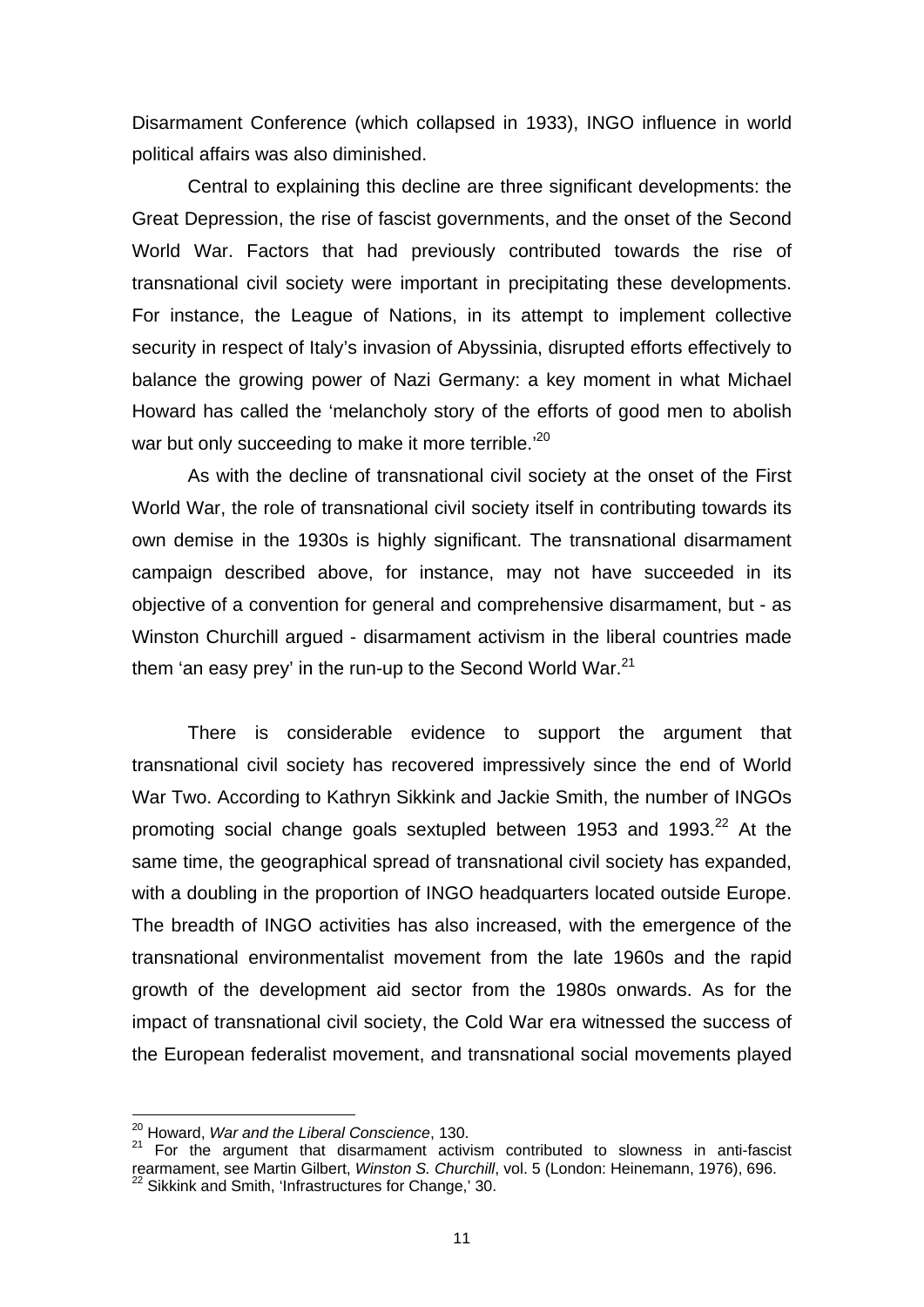a role in bringing the Cold War to an end. $2<sup>3</sup>$  Successful transnational campaigns in the post-Cold War era include those for the banning of landmines, for developing countries' debt reduction (Jubilee 2000), and against the Multilateral Agreement on Investment.

The many factors that help to explain this recovery of transnational civil society since 1945 include technological developments such as jet aeroplane travel, cheap global telecommunications, and the internet. Economic developments have also been important, such as globalization and the increasing number of transnational corporations, which have provided new targets for transnational activism. As for political developments, one of the most significant is the foundation of the United Nations, which – like the League of Nations – was to work closely with INGOs and granted many of them 'consultative status.' Another influential political development is decolonization, which facilitated the growth of domestic civil society in formerly suppressed parts of the world and which brought to the fore 'Third World issues' such as economic development. Further important issues that have emerged in the post-war era include climate change, HIV and increasing migration flows, which governments are unable to tackle on their own and which transnational nongovernmental organizations have made a focus of their activities. The spread of democratic institutions in the post-war era has also been important, and even the Cold War arguably helped transnational civil society by contributing towards the 'long peace' after 1945 and by creating global challenges such as the threat of nuclear annihilation. Conversely, the end of Cold War is said to have been the critical event in facilitating the accelerated growth of transnational civil society in the last two decades. $24$ 

However, it should be noted that - just as in the period leading up to the First World War - transnational civil society activities in the post-Second World War era have arguably developed in waves, with periods of particularly concentrated activity such as in the years 1945, 1968 and 1989.<sup>25</sup>

<sup>&</sup>lt;sup>23</sup> Disarmament campaigners arguably helped bring the Cold War to an end from above, while anti-Communist movements in central and eastern Europe arguably helped bring the Cold War to an end from below.

<sup>24</sup> Kaldor, *Global Civil Society*, 114.

<sup>25</sup> On these peak periods, see Gerd-Rainer Horn and Padraic Kelly (eds.), *Transnational Moments of Change: Europe 1945, 1968, 1989* (Lanham, MD: Rowman and Littlefield, 2004).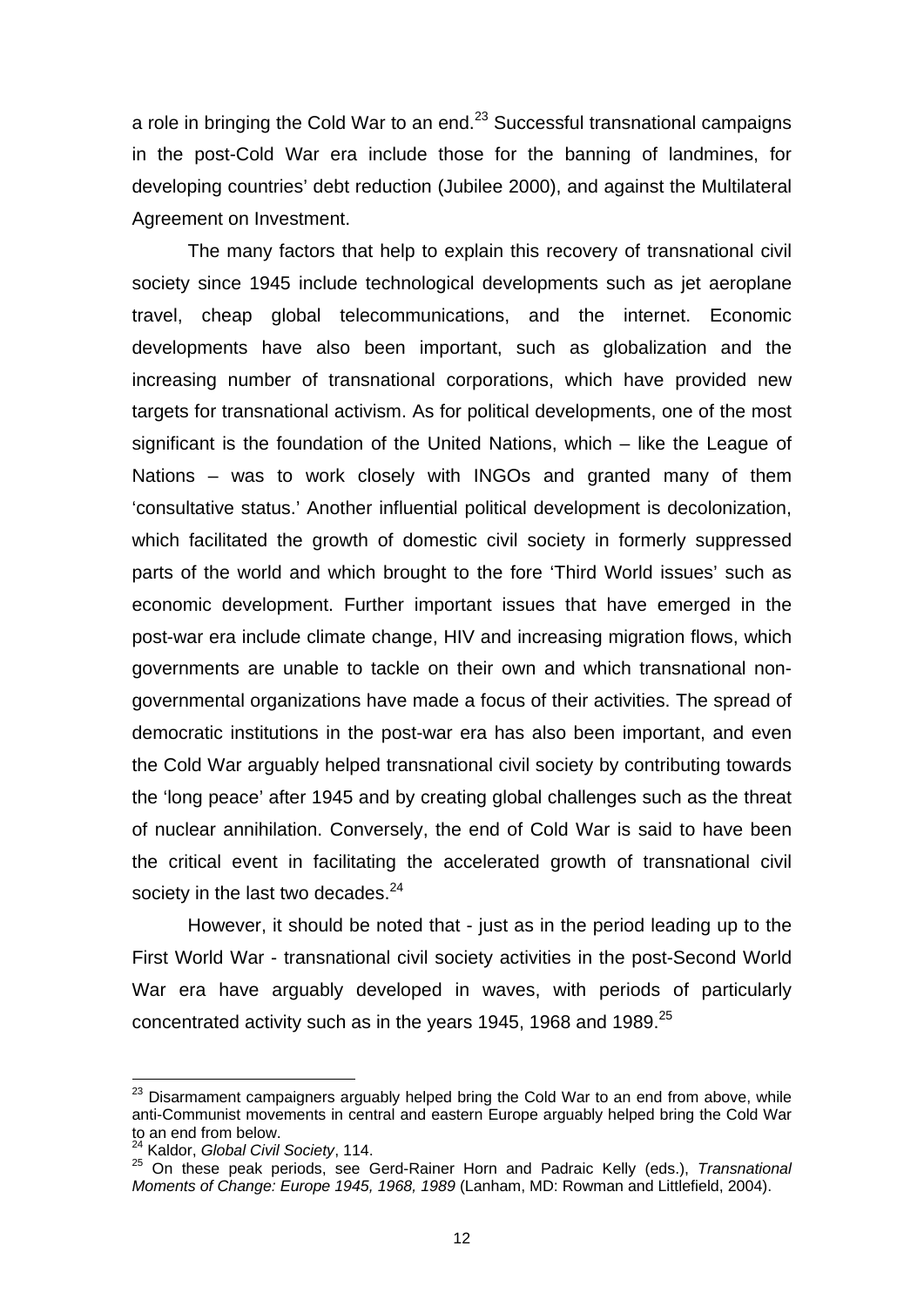More importantly, and contrary to conventional opinion, it can be argued that in some respects transnational civil society has failed fully to recover from the mid-century shocks of the Great Depression, Second World War and Cold War. For instance, popular participation in post-Cold War campaigns such as Jubilee 2000 and the Global Call to Action against Poverty has actually arguably been less substantial as a proportion of the world's population than was participation in the campaign for disarmament of the 1920s and 1930s.<sup>26</sup> In addition, transnational civil society today suffers from splits that were absent prior to the Cold War, such as the division of the international trade union movement between the International Trade Union Confederation and the World Federation of Trade Unions.

### *4. The future trajectory of transnational civil society*

It has become commonplace in the contemporary literature on transnational civil society to assume that the apparent growth of the phenomenon in the present era will continue. Transnational communications are faster and cheaper than they have ever been before; the process of economic globalization has continued apace; and transnational problems requiring global solutions such as climate change have become increasingly apparent. All of these factors seem to suggest that there will be a greater role for transnational civil society in the future than at present.

However, there are also many reasons not to be so optimistic. For instance, many of the factors that have arguably contributed towards transnational civil society's post-World War Two revival may also have the reverse effect. For example, decolonization has not only provided the opportunity for transnational civil society to spread all over the world, in so doing it has also stimulated the creation of transnational associational organizations at a purely regional level and enabled the perception of a North-South divide. Another development – the growth of national civil society in parts of the world where it was previously insignificant – not only provides the building blocks for

<u>.</u>

<sup>26</sup> See Davies, *Possibilities of Transnational Activism*, part five.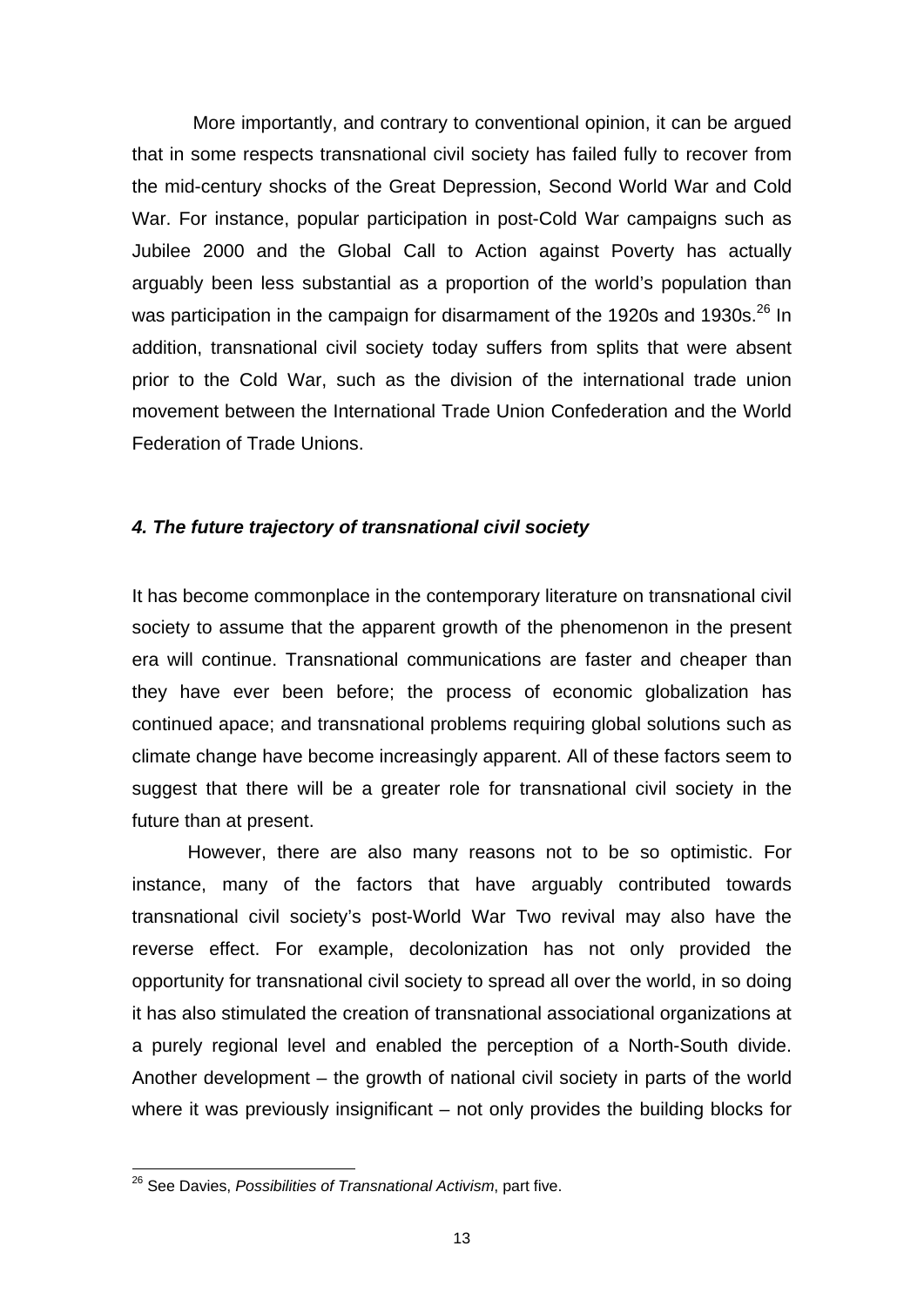transnational associational activity in these places, it may also contribute towards nationalism, just as it had in Europe in the nineteenth century.

Nationalism in some countries today may be far more powerful than transnational civil society: for instance, whereas the global efforts of the Jubilee 2000 coalition succeeded in acquiring just 24 million signatures to its anti-debt petition, the names of 44 million people were obtained for a Chinese petition opposing Japan's membership of the Security Council in 2005. It is possible to argue that a similar situation may exist today to the situation in the 1930s, when nationalism in Germany and Japan and the isolation of these countries from transnational civil society undermined that phenomenon. Today, nationalism in China and Islamic fundamentalism in much of the Arab world is combined with a relatively low level of liberal internationalist civic activity in both of these places, and this may pose a considerable challenge to contemporary transnational civil society.

Another factor that has contributed towards the apparent growth of transnational civil society but which may also have the reverse effect is globalization. As Geir Lundestad has argued, globalization and fragmentation 'exist in a dialectical relationship with each other…when globalization is strengthened, so is fragmentation.<sup>27</sup> Thus, arguably, the growth of transnational communications technology and transport has, by bringing different peoples into closer contact with one another, made them also more aware of their differences. And economic globalization – with its negative consequences for those unable effectively to compete in the world economy – has provoked nationalistic reactions that have considerable potential to undermine transnational civil society.

More interestingly, transnational civil society itself may, as it has done before, contribute towards its own demise. For example, transnational civil society may contribute towards the fragmentary trends noted in the last two paragraphs: the growth of xenophobic and fundamentalist groups is arguably partly a defensive reaction to a perceived threat to local cultures posed by the apparently 'Western' ideals promoted by many of the predominant liberal elements of contemporary transnational civil society. INGOs that focus on the

<sup>27</sup> Geir Lundestad, 'Why does Globalization Encourage Fragmentation?,' *International Politics*, 41 (2004), 1.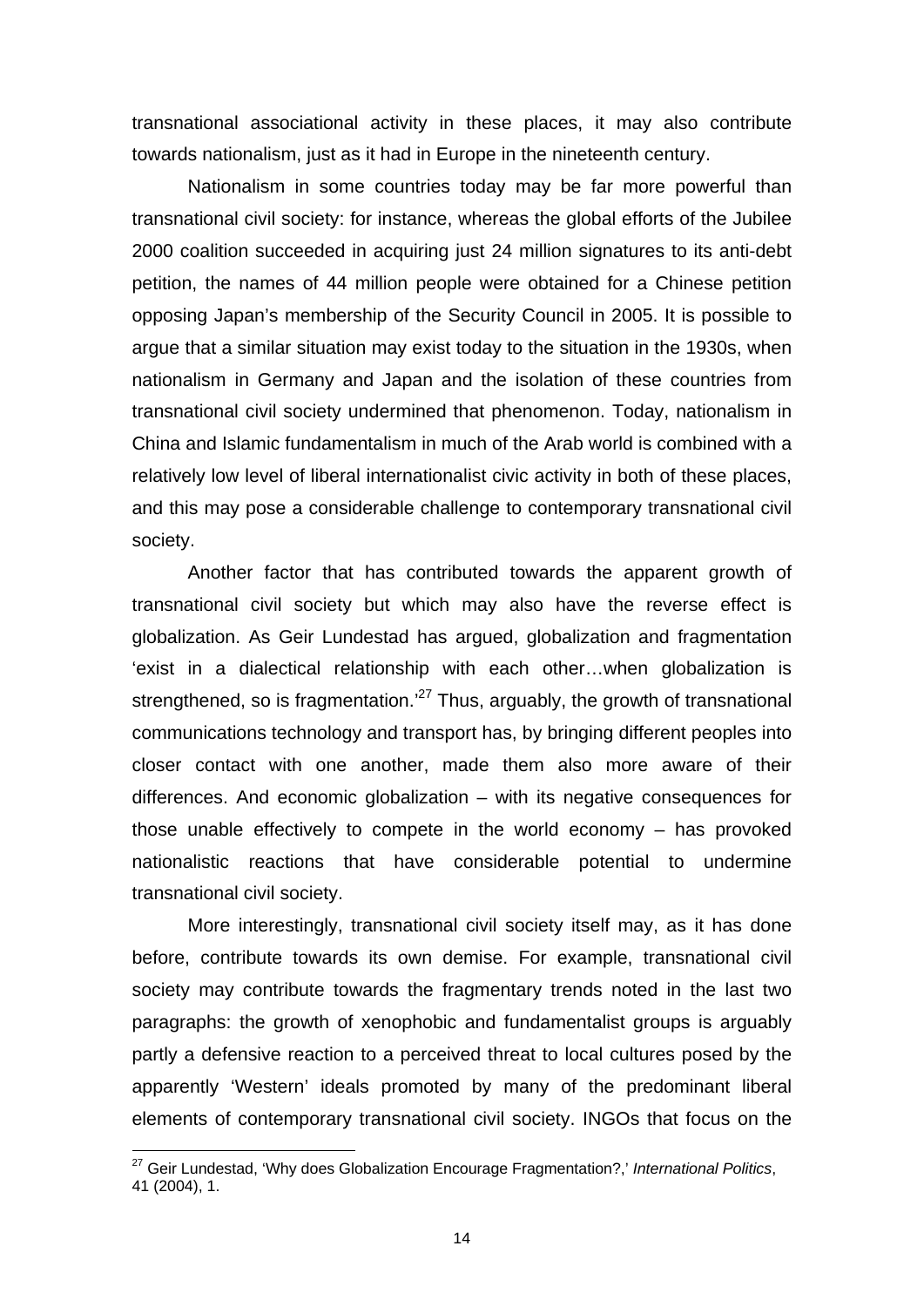civic and political rights of individuals, which arguably conflict with possibly more communitarian so-called 'Asian values,' may be especially likely to provoke such a reaction.

This ideational clash is exacerbated by a number of further problematic features of contemporary transnational civil society, such as the tendency for INGOs to be 'unelected and accountable only to their funders,' who are located primarily in the rich nations. $^{28}$  This problem is particularly significant in the case of humanitarian assistance organizations, where there is a very clear social divide between those on whom the organizations depend for funding and those whom the organizations claim to serve. International non-governmental organizations concerned with aid distribution have also been susceptible to accusations of being more expensive and less effective than local actors in performing the same tasks.

A further way in which transnational civil society can contribute towards its own demise is poor policy. For instance, even though one of the key factors enabling transnational civil society to reach its current position has been the process of economic globalization, numerous transnational campaigns have been undertaken by transnational civic coalitions to undermine this process despite the knock-on effect for the campaigners.

Elements of transnational civil society may also make claims to be able to achieve unattainably ambitious objectives, such as the World Social Forum's claim that 'Another World is Possible.' Claims such as this have the potential to raise to an excessive degree expectations as to what transnational civil society has the capacity to achieve, and even thereby to reverse the development of transnational civil society. The evidence of the last century indicates that transcendence of capitalism and of the state system is an unattainable ideal, as anti-capitalist idealists found after the 1917 revolution in Russia and as pacificist and pacifist idealists found in the periods preceding the two World Wars. In each of these cases, there is a strong case for arguing that the already unpleasant externalities of the normal functioning of the capitalist world economy and of the state system were made worse by the attempts of elements

<sup>28</sup> Sandra Halperin and Gordon Laxer, *Global Civil Society and its Limits* (Basingstoke: Palgrave Macmillan, 2003) p. 10, citing James Petras and Henry Veltmeyer, *Globalization Unmasked: Imperialism in the 21st Century* (Halifax, Nova Scotia: Fernwood, 2001).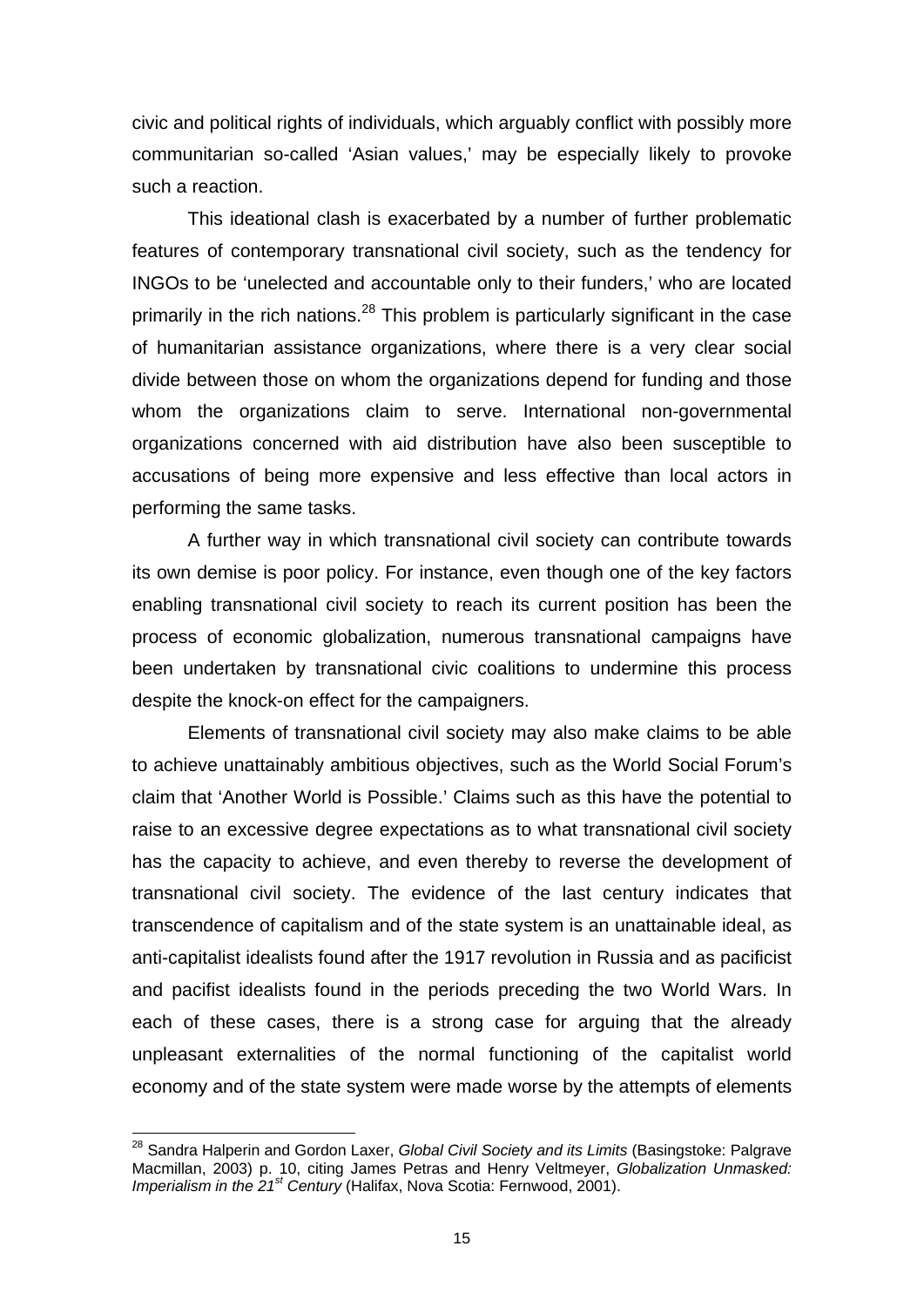of transnational civil society to transcend them, and this worsening in turn set back transnational civil society.

In conclusion, transnational civil society has not followed a course of linear progress as much of the existing literature assumes. Instead, this paper has provided evidence to support the argument that it has risen and fallen in waves over the course of the last two centuries. The rise and fall of transnational civil society may even be a cyclical process: the factors that promote its rise are often the same as those that promote its decline, and transnational civil society itself has in the past and could in the future contribute towards its own demise.